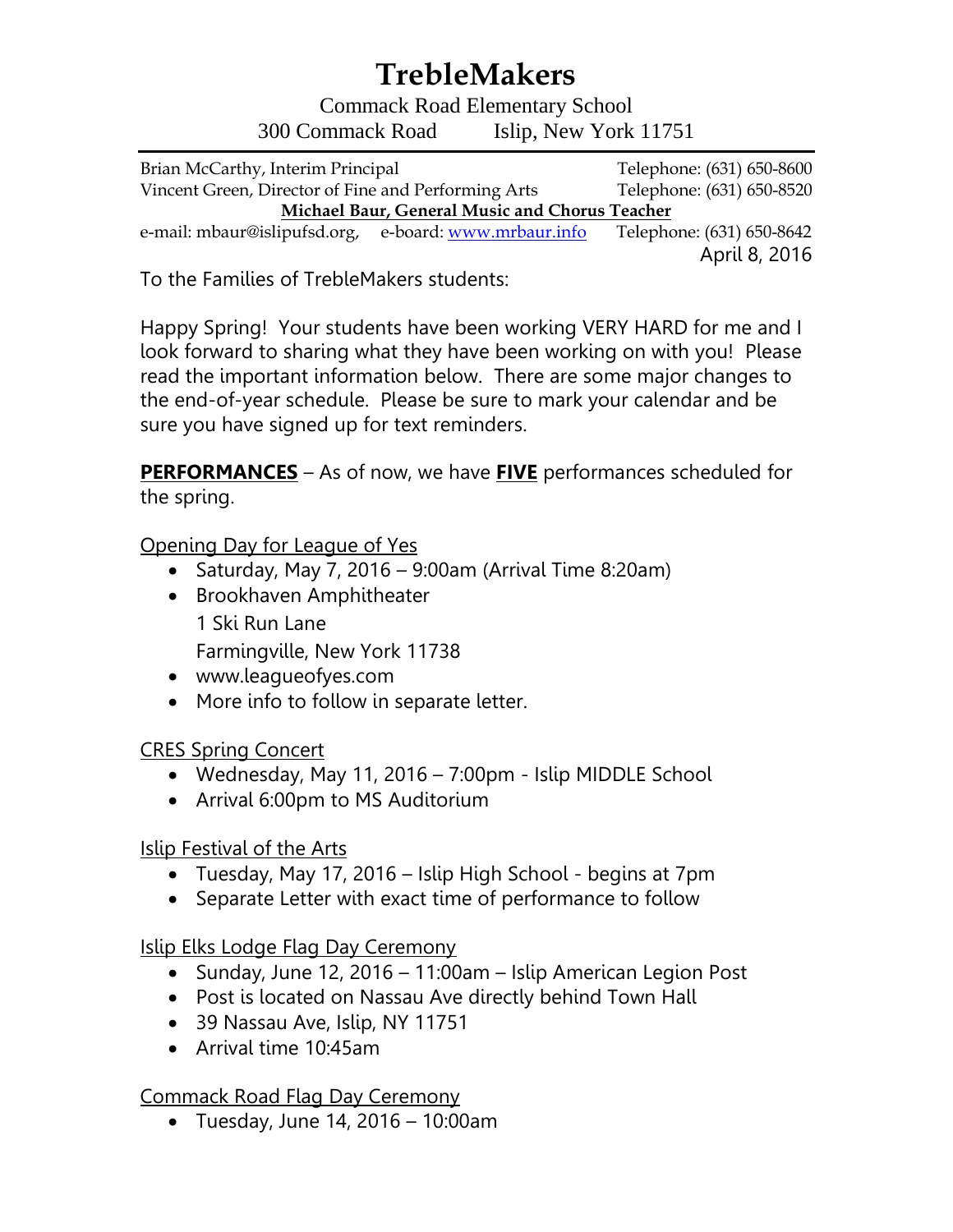### **TrebleMakers**

Commack Road Elementary School 300 Commack Road Islip, New York 11751

Brian McCarthy, Interim Principal Telephone: (631) 650-8600 Vincent Green, Director of Fine and Performing Arts Telephone: (631) 650-8520 **Michael Baur, General Music and Chorus Teacher**<br>
ipufsd.org, e-board: **www.mrbaur.info** Telephone: (631) 650-8642

e-mail: mbaur@islipufsd.org, e-board: www.mrbaur.info

### **SCHEDULE FOR REMAINDER OF YEAR**

#### **Please read the following schedule closely as there are changes to the original schedule.**

| Friday, April 15 -                      | Rehearsal for ALL STUDENTS until 3:50pm<br>NYSSMA Solo Festival this evening and Saturday                            |
|-----------------------------------------|----------------------------------------------------------------------------------------------------------------------|
| Friday, April 22 -                      | NO REHEARSAL - Supt. Conference Day                                                                                  |
| Friday, April 29-                       | NO REHEARSAL – Spring Vacation                                                                                       |
| Friday, May 6-<br>2 rehearsals<br>today | Rehearsal for ALL STUDENTS at 8:20am - BEFORE SCHOOL                                                                 |
|                                         | Rehearsal for ALL STUDENTS AFTER SCHOOL UNTIL 4:30pm<br><b>Final Rehearsal before Concert</b>                        |
| Weds. May $11 -$                        | Spring Concert - 7:00pm - Islip MIDDLE School<br>(Arrival Time: 6:00pm)                                              |
| Friday, May 13 -                        | Rehearsal for ALL STUDENTS until 3:50pm                                                                              |
| <b>Tues.</b> May 17 -                   | Festival of the Arts - 7:00pm - Islip High School<br>(Exact performance times will be sent as the event gets closer) |
| <u>Friday May 20</u> -                  | <b>NO REHEARSAL</b>                                                                                                  |
| <u> Friday, May 27</u> –                | NO REHEARSAL - Memorial Day Weekend.                                                                                 |
| <u>Friday, June 3</u> -                 | Rehearsal for ALL STUDENTS until 3:50pm.                                                                             |
| Friday, June 10 -                       | Rehearsal for ALL STUDENTS until 3:50pm.                                                                             |
| Sunday, June 12 -                       | Islip Elks Club Flag Day Ceremony - 11:00am<br>American Legion Post                                                  |
| <u>Tuesday, June 14</u> -               | CRES Flag Day Ceremony - 10:00am<br><b>LAST TREBLEMAKERS EVENT OF THE YEAR</b>                                       |